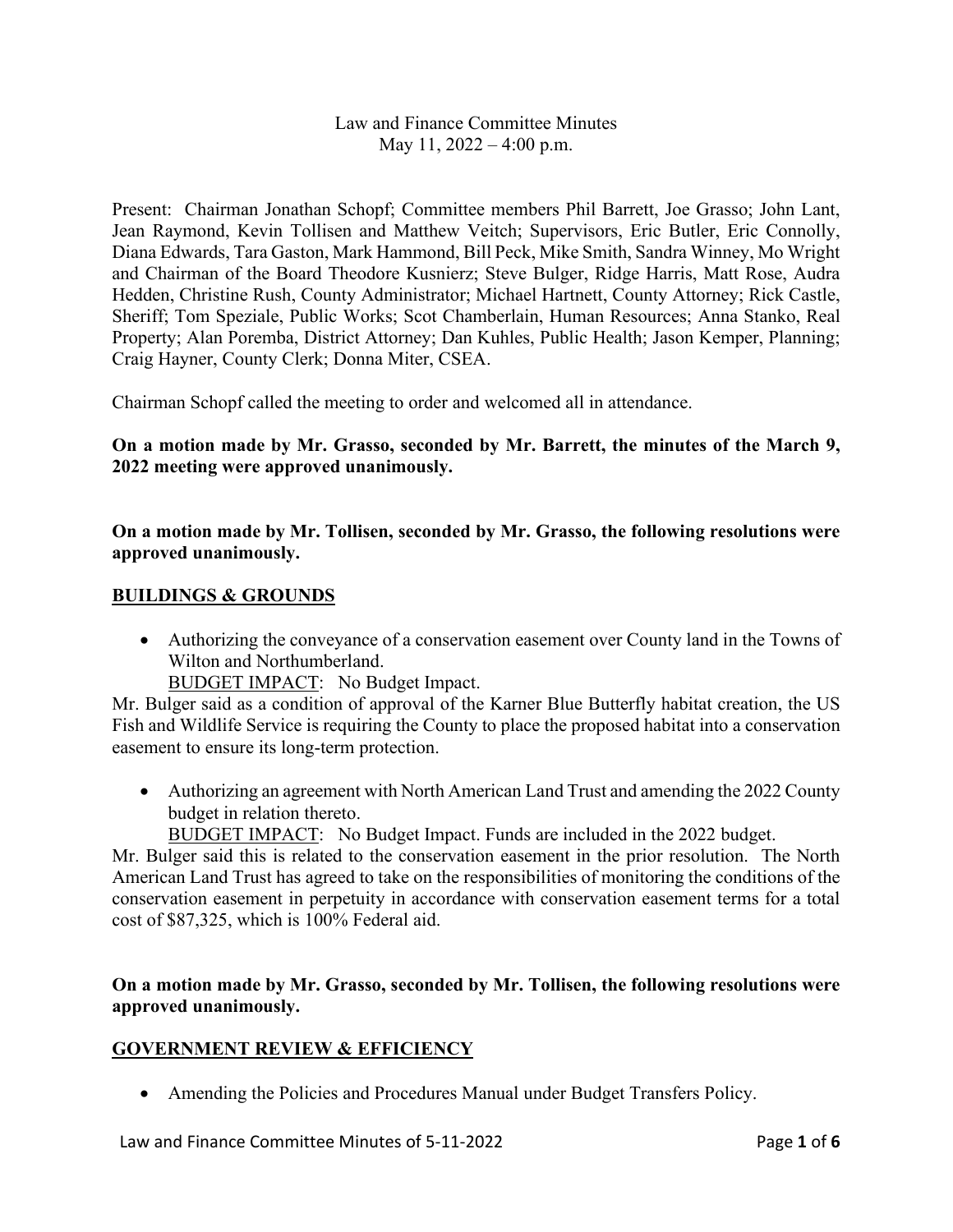### BUDGET IMPACT: No Budget Impact.

Mr. Bulger said this resolution will amend the current budget transfer policy to allow for transfers between departments within each fund of the County Budget as approved by the Board of Supervisors. Historically this has been approved via an annual resolution in October. This policy change will allow for more precise, real-time accounting of County funds throughout the year and improve the budget process with more accurate data.

• Introducing a proposed Local Law identified as Introductory No. 2, Print No. 1 of 2022, Amending Local Law 1 of 1950, and setting a date for a public hearing thereon. BUDGET IMPACT: No Budget Impact.

Mr. Bulger said this public hearing will be held on June 15th at 4:30pm. The proposed amendment will adjust the annual filing deadline of the Tentative budget from October 15th to November 15th. This change will allow for the Real Property Tax Agency to finalize tax levy amounts prior to release of the tentative budget resulting in a more accurate submittal to the Board of Supervisors.

• Amending the Policies and Procedures Manual under Operating Budget Procedure. **BUDGET IMPACT:** No Budget Impact.

Mr. Bulger said this proposed resolution includes 4 separate changes to the Operating Budget Procedure Policy and are as follows: 1) Amends Section B Subsection 3 to move the annual Tentative budget filing deadline from October 15th to November 15th. This is subject to approval of the changes to Local Law 1 of 1950 in the previous resolution; 2) Removes reference to Resolution 1-2021 in Section E subsection 1 as that resolution was rescinded; 3) Creation of Subsection 7 under Section G which will clarify the need for contracts following budget appropriations. This is intended to amplify that a budget appropriation does not provide contract authority approval and reinforces the County's Contract Policy; 4) Amends the Capital Budget Procedure from a 6-year plan to a 5-year plan, and amends Section B Subsection 1 to adjust the membership of the Long-Range Capital Planning Committee. It has been recommended by DPW and other departments that a 5-year capital plan is the industry standard and will be more accurate and achievable than a 6-year plan. It also removes the Chair of Technology  $\&$  Resiliency Committee, County Attorney, and Director of Planning from the Long Range Capital Planning Committee and adds a Member of the Board of Supervisors.

• Amending the Policies and Procedures Manual under Purchasing Procedures and Authorizing the Acceptance of Electronic Bids and Offers. BUDGET IMPACT: No Budget Impact.

Mr. Bulger said this proposed resolution includes 4 separate changes to the Purchasing Procedures Policy and are as follows: 1) Under Section 4, reduction of repetitive documentation requirements for sole source purchases by departments. For sole source contracts we are requiring updated letters from vendors that they are sole source. This will save departments from having to recertify vendors through the entire process each year; 2) Under Section 9, formerly establishing a requirement to regularly review and document vendor performance. This is primarily to document any issues with performance and provide appropriate record keeping by departments; 3) Creating Section 11 to allow for the acceptance of electronic bids and electronic signatures on electronic bidding; 4) Under Section 13, adding software maintenance to the list of items that do not require a purchase order.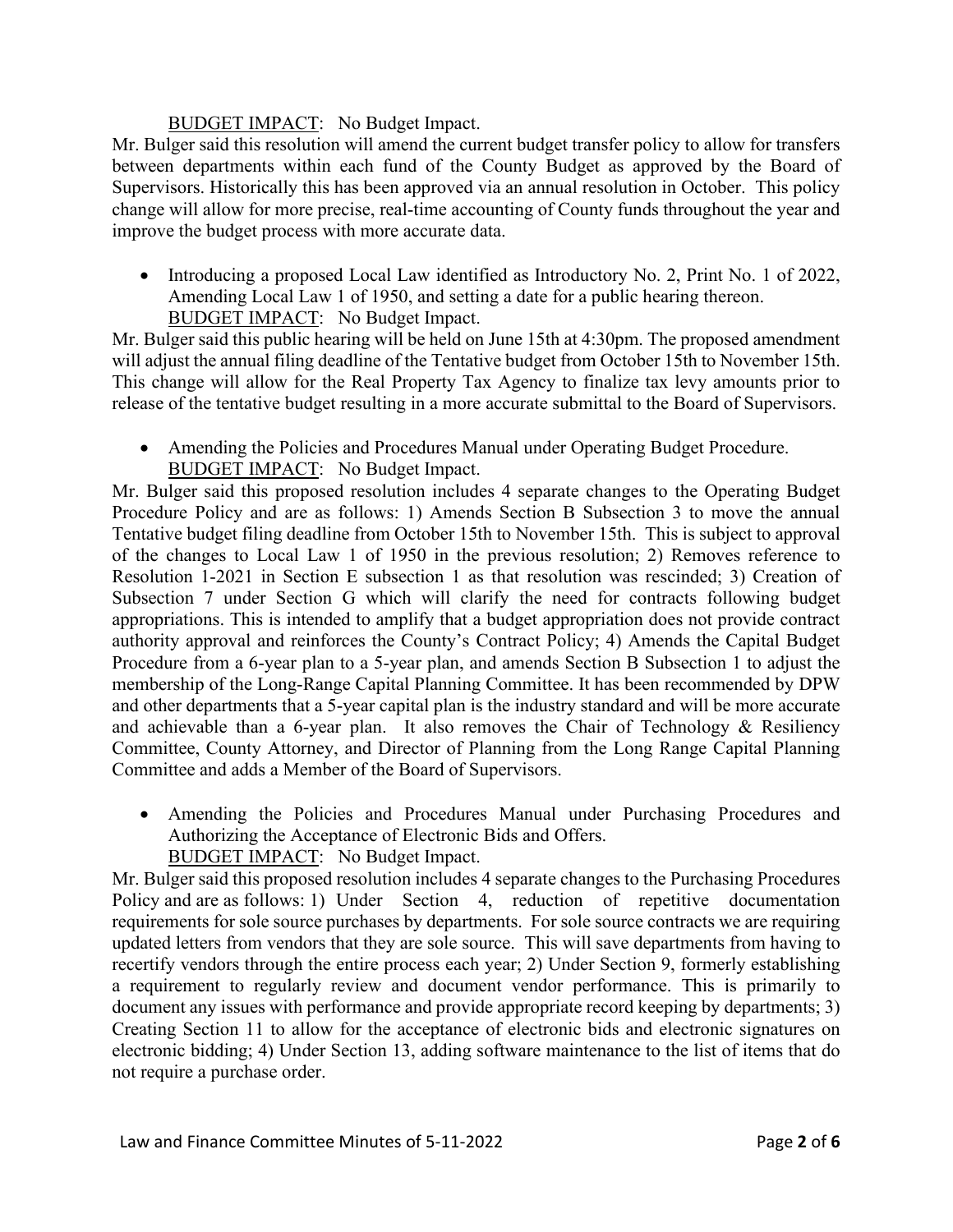#### **On a motion made by Mr. Barrett, seconded by Mr. Grasso, the following resolutions were approved unanimously.**

### **PUBLIC SAFETY**

• Authorizing an agreement with the Saratoga County Emergency Medical Services Council. BUDGET IMPACT: No Budget Impact. Funds are included in the 2022 budget.

Mr. Bulger said this agreement will be in the amount of \$43,000 and enables the Saratoga County EMS Council to continue assisting, coordinating, and delivering emergency medical services and EMS training throughout Saratoga County.

#### **On a motion made by Mr. Barrett, seconded by Mrs. Raymond, the following resolutions were approved unanimously.**

#### **PUBLIC WORKS**

• Approving additional roadway rehabilitation projects and amending the 2022 County budget in relation thereto.

BUDGET IMPACT: Funding will require an appropriation of \$3,549,100 utilizing ARPA funds.

Mr. Bulger said due to rising fuel and petroleum prices, the costs associated with completing DPW's planned 2022 highway rehabilitation projects have increased by an estimated \$951,600. Also included in the 2022 program is the addition of four highway projects totaling 7.92 miles. The total cost for the additional projects and the asphalt price increase for the 2022 planned program is \$3,549,100. This allocation will come from the community development funds portion of the ARPA funding. Mr. Barrett said this appropriation of funding is meant to close the inflation gap and to get ahead of the game and that infrastructure should be a high priority with regard to ARPA funding. Mrs. Raymond suggested they take a hard look at ways to help smaller towns with ARPA money as their costs are also going up for paving, they received less ARPA money comparatively and the gasoline sales tax may impact their sales revenue as well.

• Authorizing an agreement with Town & County Bridge & Rail, Inc. for the repair of the Wolf Creek bridge in the Town of Hadley and amending the 2022 County budget in relation thereto.

BUDGET IMPACT: Funding will require an appropriation of \$33,600 from fund balance. Mr. Bulger said Town & County Bridge & Rail were the lowest of three total bidders at \$93,600. Due to escalating costs for construction materials, this bid exceeded DPW's budgeted amount of \$60,000 for the bridge repair.

#### **On a motion made by Mr. Tollisen, seconded by Mr. Grasso, the following resolutions were approved unanimously.**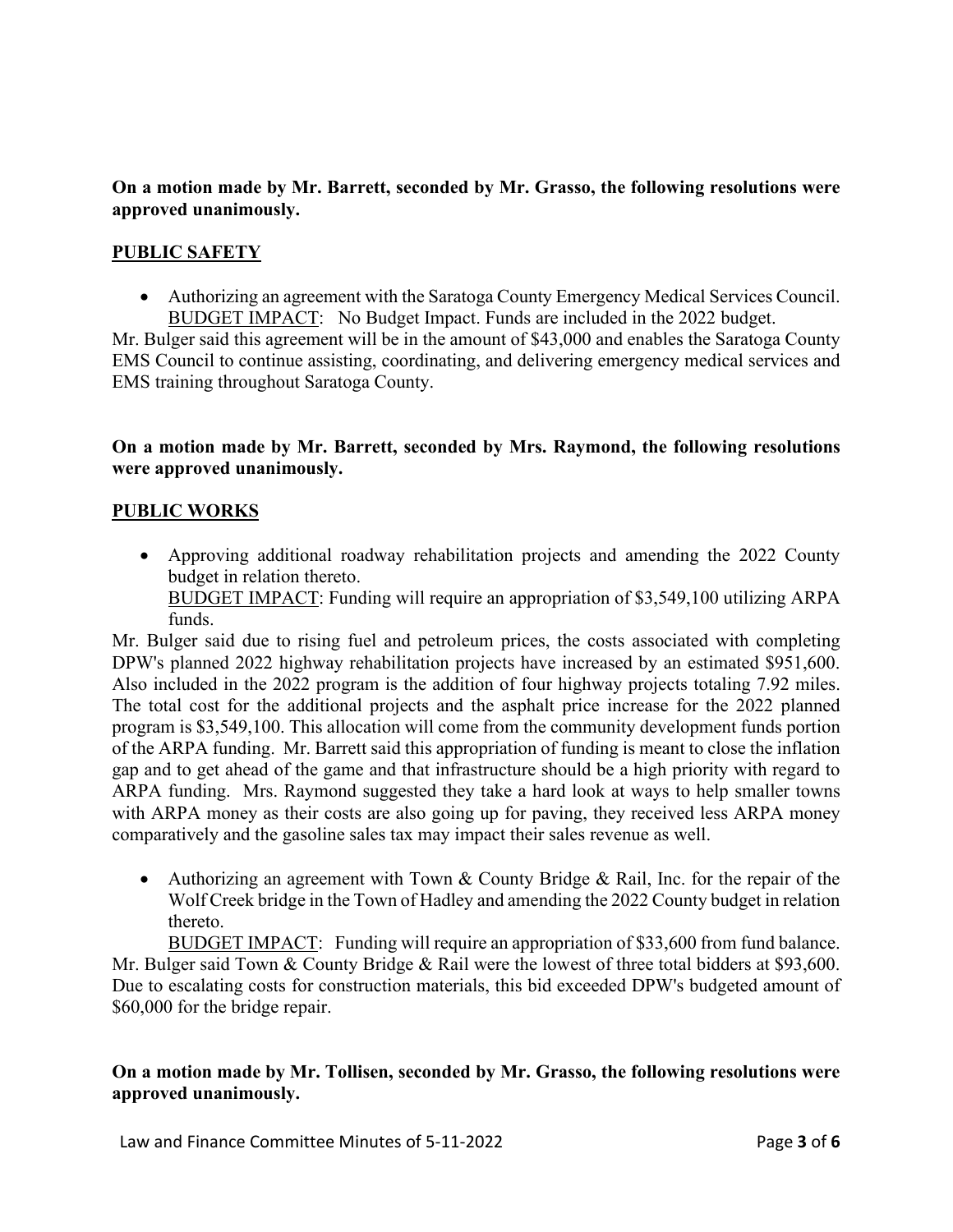# **HEALTH & HUMAN SERVICES**

• Authorizing the acceptance of additional State Aid from Health Research Inc. and amending the 2022 County budget in relation thereto. BUDGET IMPACT: The budget will be amended to accept these funds and authorize the related expenses.

Mr. Bulger said the CDC sponsors the annual Public Health Emergency Preparedness cooperative agreement and has increased the County's award amount by \$26,560. This program is designed to enhance effective responses to large scale public health emergencies which need lifesaving medicines and medical supplies.

• Authorizing the acceptance of a 2022 Medical Reserve Corps COVID-19 Respond, Innovate, Sustain and Equip award and amending the 2022 County budget in relation thereto.

BUDGET IMPACT: The budget will be amended to accept these funds and authorize the related expenses.

Mr. Bulger said this grant funding of \$75,000 is awarded by the Assistant Secretary of Preparedness and Response and the National Association of County and City Health Officials. It aims to provide resources to the Medical Reserve Corps network to support COVID-19 response efforts.

### **On a motion made by Mr. Barrett, seconded by Mr. Tollisen, the following resolutions were approved unanimously.**

## **ECONOMIC DEVELOPMENT**

- Authorizing an agreement with the Capital Region Chamber of Commerce.
	- BUDGET IMPACT: No Budget Impact. Funds are included in the 2022 budget.

Mr. Bulger said this agreement will be in the amount of \$60,000. The Capital Region Chamber has provided a Community Development Plan for the County dating back to 2013. This plan leverages economic development resources to assist local businesses and promote County initiatives.

- Approving additional appropriations for the Municipal Economic Development Grant Program and the Saratoga County 250th American Revolution project.
	- BUDGET IMPACT: No Budget Impact.

Mr. Bulger said this resolution will redirect \$150,000 of funding from the Saratoga County Prosperity Partnership to the County's successful Municipal Economic Development Grant Program. It will also allocate \$100,000 to go towards the 250th American Revolution project. Mr. Barrett said funds not requested by the Prosperity Partnership were left for over for tourism and economic development and are being invested in two important County initiatives, the Planning and Community Development Grant Program and the celebration of the 250<sup>th</sup> anniversary of the Battle of Saratoga.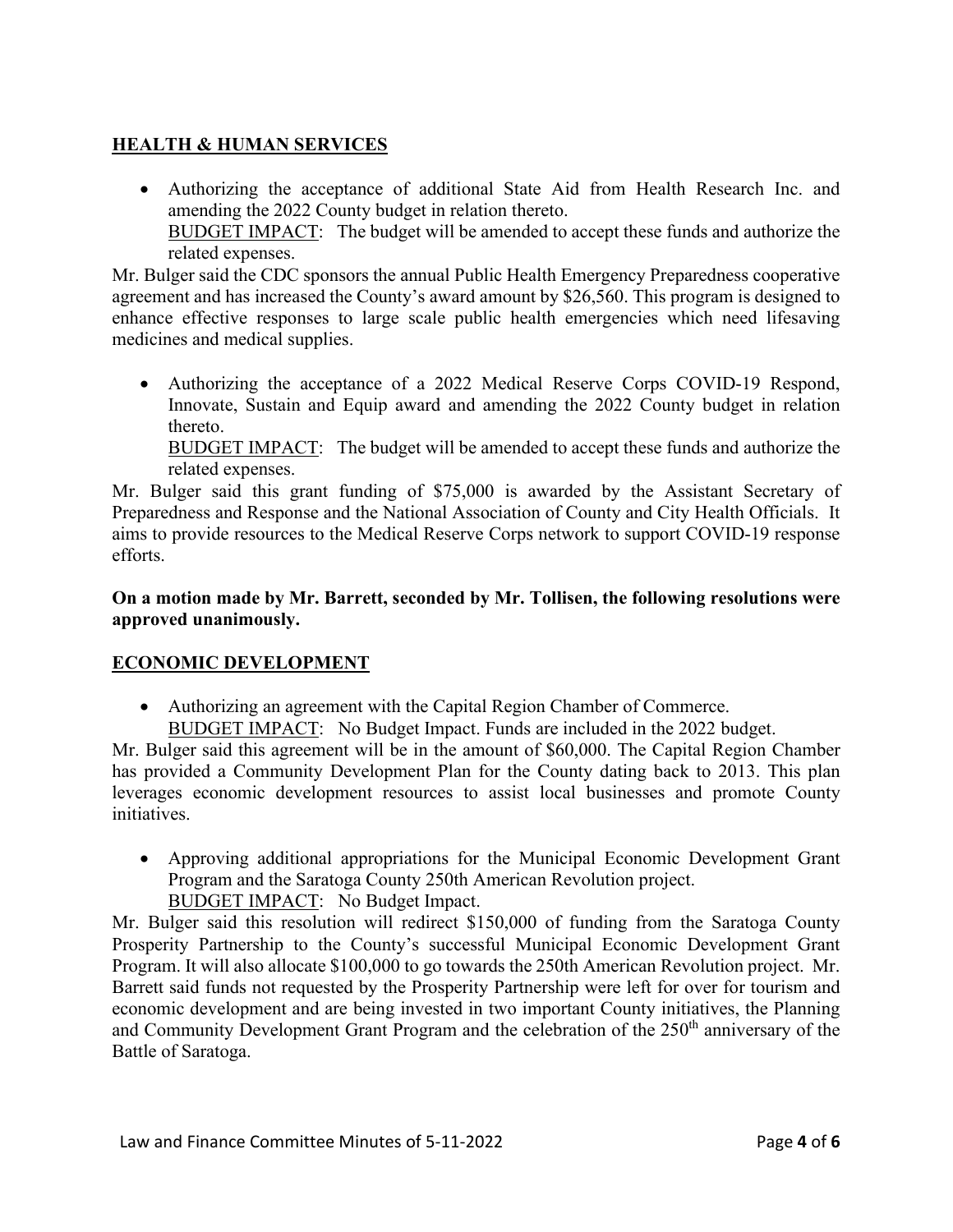#### **On a motion made by Mr. Grasso, seconded by Mr. Veitch, the following resolutions were approved. Mr. Tollisen recused from voting.**

### **TRAILS & OPEN SPACE**

• Amending Resolution 262-2017 to increase the total project cost of the Floud Memorial Preserve Farmland/Open Space Preservation Grant in the Town of Halfmoon. BUDGET IMPACT: No Budget Impact.

Mr. Bulger said the original projected cost of this project was \$100,000. The appraised value of the parcel and updated ancillary costs came in higher than anticipated at \$127,284. The original County contribution of \$50,000 remains the same, and the landowner donation to the project will increase.

#### **On a motion made by Mr. Grasso, seconded by Mr. Tollisen, the following resolutions were approved unanimously.**

### **LAW & FINANCE**

• Amending the 2022 Compensation Schedule to create positions under the Sheriff's Office. BUDGET IMPACT: No Budget Impact. Funds are included in the 2022 budget.

Mr. Bulger said this resolution will authorize the creation of 5 temporary part-time Desk Officer positions at an hourly rate of \$22.93 through the end of fiscal year 2022 within the Sheriff's 911 Center. These temporary positions will be utilized to employ fully trained recent retirees from the 911 Center to supplement existing staff covering vacancies and while new full-time staff are being hired and trained.

• Authorizing an agreement with Trampoline Design, LLC for marketing consulting services.

BUDGET IMPACT: No Budget Impact. Funds are included in the 2022 budget.

Mr. Bulger said the total cost of this agreement will be for \$31,500. The county conducted an RFP process and after a thorough review of the 6 respondents, Trampoline Design was selected.

• Authorizing an agreement with Legal Files Software, Inc. for a case management software system for the County Attorney's Office.

BUDGET IMPACT: No Budget Impact. Funds are included in the 2022 budget.

Mr. Bulger said the Legal Files software will provide legal management solutions including file management, contract processing, and productivity tracking. This product configuration is designed specifically for municipal law departments and will provide a tremendous upgrade to the capabilities of the County Attorney's Office.

#### *Other Business*

Mr. Schopf appointed Mr. Grasso, Mrs. Raymond and himself to the COVID Non-Profit Grant Program review committee to review the 170 applications received and make recommendations to the Law and Finance Committee.